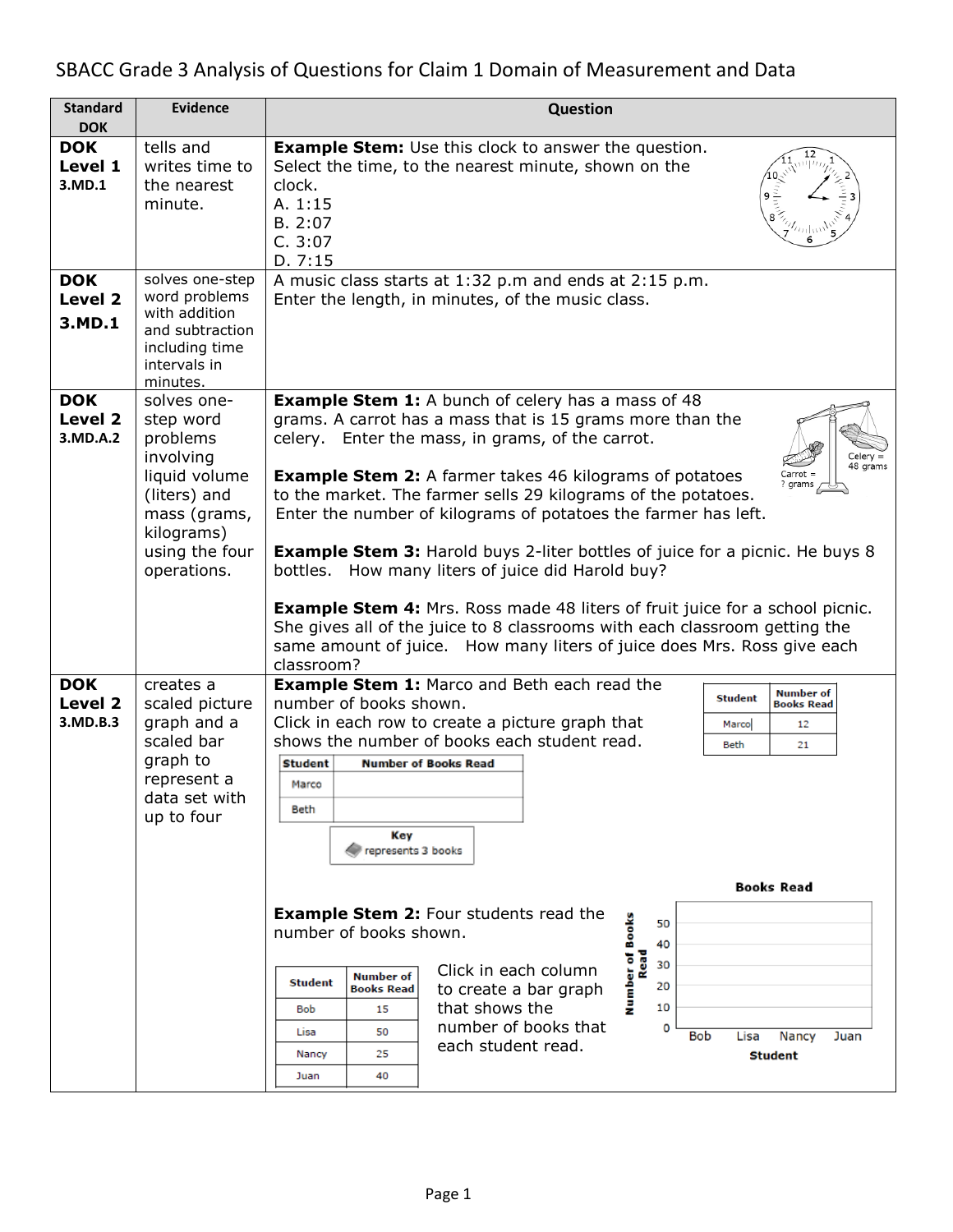| <b>DOK</b><br>Level 2<br>3.MD.B.3 | solves one-<br>and two-step<br>"how many<br>more" and<br>"how many<br>less"<br>problems<br>using<br>information<br>presented in<br>scaled bar<br>graphs.                                             | <b>Example Stem 1:</b> Students voted for their<br><b>Favorite Colors</b><br>favorite colors. Use the bar graph to<br>answer the question.<br>16<br>Number of Students<br>14<br><b>Example Stem 2:</b> Students voted for their<br>12<br>favorite colors. Use the bar graph to<br>10<br>answer the question.<br>8<br>How many fewer students voted for red<br>than purple?<br>2<br><b>Example Stem 3: Students voted for their</b><br>o<br>Blue<br>Red<br>Green<br>Purple<br>favorite colors. Use the bar graph to<br>Color<br>answer the question.<br>How many more students voted for purple and blue than green? |
|-----------------------------------|------------------------------------------------------------------------------------------------------------------------------------------------------------------------------------------------------|---------------------------------------------------------------------------------------------------------------------------------------------------------------------------------------------------------------------------------------------------------------------------------------------------------------------------------------------------------------------------------------------------------------------------------------------------------------------------------------------------------------------------------------------------------------------------------------------------------------------|
|                                   |                                                                                                                                                                                                      | <b>Example Stem 4:</b> Students voted for their favorite colors. Use the bar graph<br>to answer the question.<br>How many fewer students voted for red than purple and blue?                                                                                                                                                                                                                                                                                                                                                                                                                                        |
| <b>DOK</b><br>Level 2<br>3.MD.B.4 | generates<br>measurement<br>data by<br>measuring<br>lengths using<br>rulers marked<br>with halves and<br>fourths of an<br>inch and makes<br>a line plot with<br>fractional<br>measurement<br>values. | <b>Example Stem:</b> A boy measures the length of some<br>Length $(in)$<br><b>School Supply</b><br>items in his desk. This chart shows the length, in<br>$7\frac{1}{4}$<br>Pencil<br>inches, of each item.<br>$\mathbf{8\frac{1}{2}}$<br>Paper<br>$6\frac{3}{4}$<br>Stapler<br>Click above the tick marks to complete the line plot<br>$8\frac{1}{2}$<br>that displays the data.<br>Paintbrush<br>$6\frac{1}{2}$<br>Marker<br>$6\frac{1}{4}$ $6\frac{1}{2}$ $6\frac{3}{4}$ 7 $7\frac{1}{4}$ $7\frac{1}{2}$ $7\frac{3}{4}$ 8 $8\frac{1}{4}$ $8\frac{1}{2}$ $8\frac{1}{4}$ 9<br>6<br>Length of School Supplies (in)   |
| <b>DOK</b>                        |                                                                                                                                                                                                      |                                                                                                                                                                                                                                                                                                                                                                                                                                                                                                                                                                                                                     |
| Level 2<br>3.MD.C.6               | measures<br>areas by<br>counting unit<br>squares.                                                                                                                                                    | <b>Example Stem 1:</b> Use this diagram to<br>solve the problem.<br>Enter the area, in square units, of the<br>shaded figure.<br>Key<br>represents<br>1 square unit<br><b>Example Stem 2: Use this diagram to</b><br>solve the problem.<br>Key<br>Enter the area, in square units, of the<br>represents<br>shaded figure.<br>1 square unit                                                                                                                                                                                                                                                                          |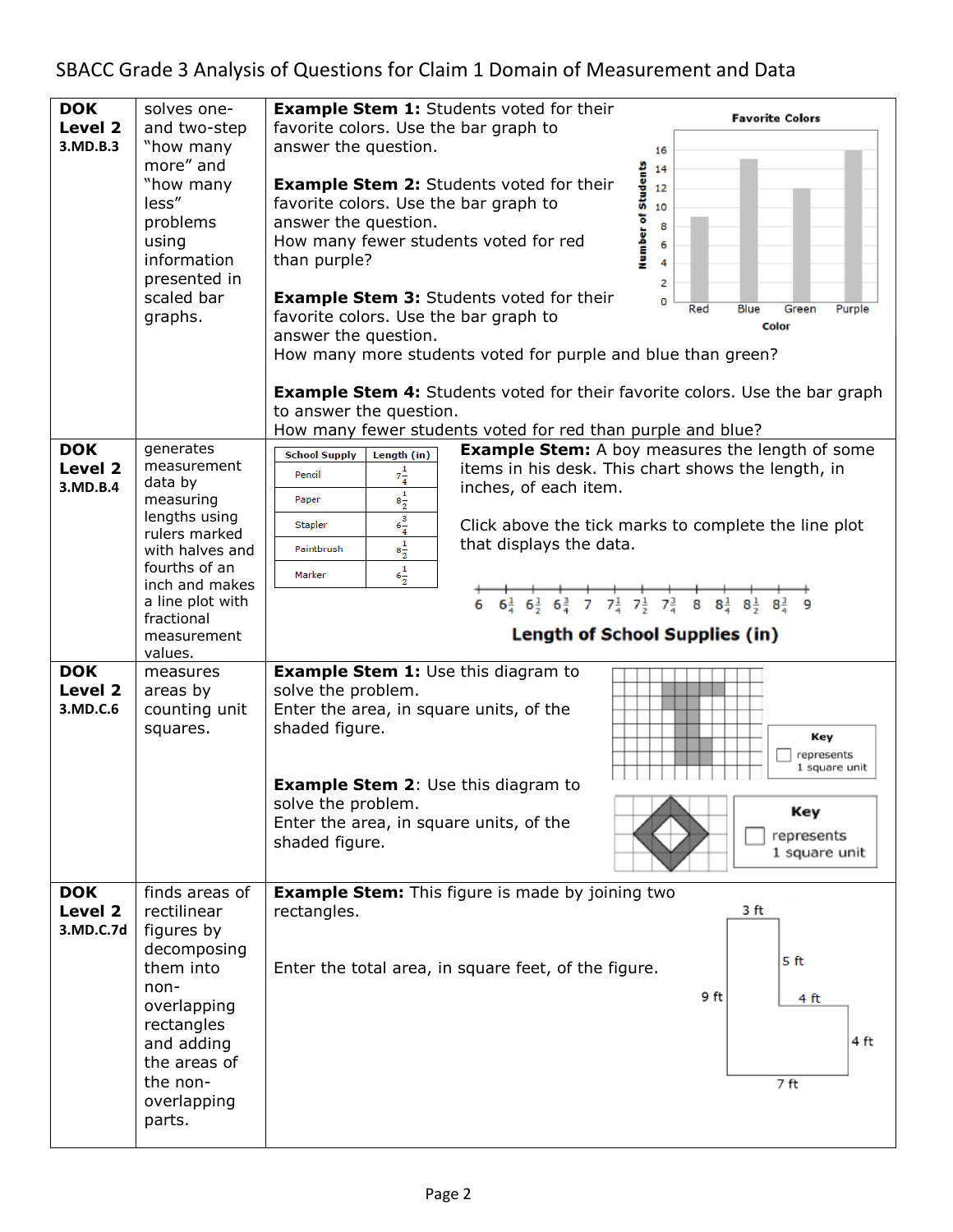# SBACC Grade 3 Analysis of Questions for Claim 1 Domain of Measurement and Data

| <b>DOK</b><br>Level 2 | finds the area<br>of a rectangle                                                                                                                                | <b>Example Stem:</b> This figure is tiled with square units.                                                                                                                                     |  |  |  |  |  |
|-----------------------|-----------------------------------------------------------------------------------------------------------------------------------------------------------------|--------------------------------------------------------------------------------------------------------------------------------------------------------------------------------------------------|--|--|--|--|--|
| 3.MD.C.7a             | with whole-<br>number side<br>lengths by<br>tiling it, and<br>shows that the<br>area is the<br>same as would<br>be found by<br>multiplying the<br>side lengths. | Which expression could be used to find the area of this<br>figure in square units?<br>$A.3 + 4$<br>$B.3 \times 4$<br>$C.3 + 3 + 4 + 4$<br>$D.3 \times 3 \times 4 \times 4$                       |  |  |  |  |  |
| <b>DK Level</b>       | solves real-                                                                                                                                                    | <b>Example Stem 1:</b> The length of each side of the polygon is                                                                                                                                 |  |  |  |  |  |
| 1<br>3.MD.D.8         | world and<br>mathematical<br>problems<br>involving<br>finding the<br>perimeter of a                                                                             | $2$ in<br>2 in<br>shown.<br>3 in<br>3 in<br>Enter the perimeter, in inches, of the polygon.<br>1 in                                                                                              |  |  |  |  |  |
|                       | polygon given<br>the side                                                                                                                                       | <b>Example Stem 2: Ms. Smith needs to find</b><br>8 ft<br>the perimeter of her rectangular garden. She                                                                                           |  |  |  |  |  |
|                       | lengths.                                                                                                                                                        | wants to put a fence around her entire                                                                                                                                                           |  |  |  |  |  |
|                       |                                                                                                                                                                 | garden. Her garden measures 8 feet by 4 feet<br>4 ft<br>as shown.                                                                                                                                |  |  |  |  |  |
|                       |                                                                                                                                                                 | Enter the perimeter, in feet, of the garden.                                                                                                                                                     |  |  |  |  |  |
|                       |                                                                                                                                                                 | <b>Example Stem 3: The rulers give the</b><br>ė<br>measurement for two sides of the rectangle.<br>ġ<br>4<br>ς.<br>Enter the perimeter, in inches, of the rectangle.<br>ż<br>1 2 3 4 5 6 7 8 9 10 |  |  |  |  |  |
|                       |                                                                                                                                                                 | <b>Example Stem 4:</b> The rectangle shown has side lengths 6 centimeters and 2                                                                                                                  |  |  |  |  |  |
|                       |                                                                                                                                                                 | centimeters.<br>6 cm                                                                                                                                                                             |  |  |  |  |  |
|                       |                                                                                                                                                                 | Enter the perimeter, in centimeters, of the rectangle.<br>2 cm                                                                                                                                   |  |  |  |  |  |
|                       | distinguishes<br>between area<br>and perimeter<br>of a<br>rectangle.                                                                                            | <b>Example Stem:</b> A shaded rectangle is shown on the grid.<br>Key<br>represents<br>1 square unit                                                                                              |  |  |  |  |  |
|                       |                                                                                                                                                                 | <b>Part A:</b> What is the perimeter, in units, of the rectangle?                                                                                                                                |  |  |  |  |  |
|                       |                                                                                                                                                                 | Enter your answer in the first response box.<br><b>Part B:</b> What is the area, in square units, of the rectangle?                                                                              |  |  |  |  |  |
|                       |                                                                                                                                                                 | Enter your answer in the second response box.                                                                                                                                                    |  |  |  |  |  |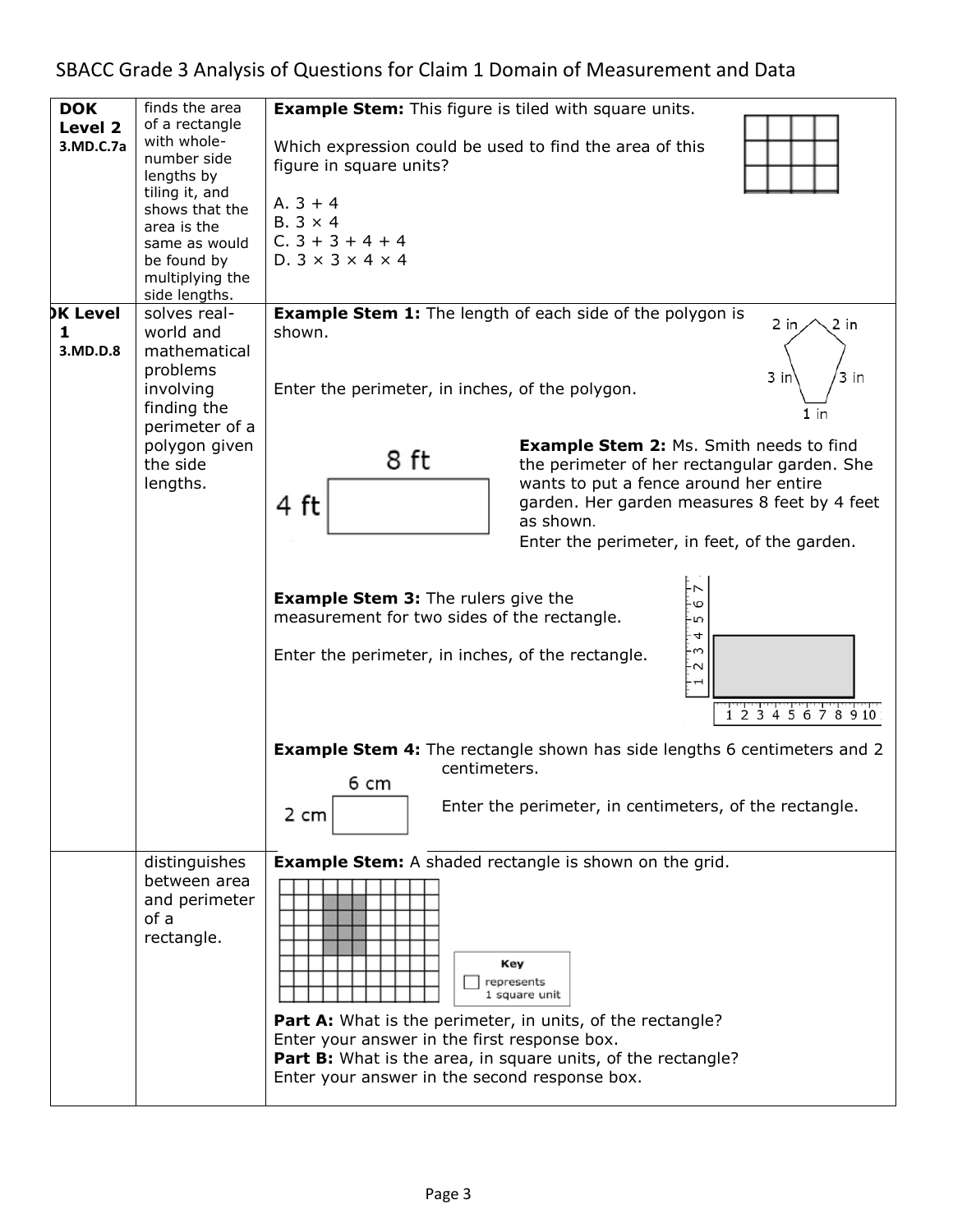### SBACC Grade 3 Analysis of Questions for Claim 2-4 Domain of Measurement and Data

**Claim 2:** (Primary emphasis on operations of numbers and measurement and data.)

James gets home from school at 3:30 p.m. He completes 2 chores. Then he plays his computer game until 5:00 p.m.

| Chore      | Time to Complete |  |  |  |  |
|------------|------------------|--|--|--|--|
| Walk dog   | 20 minutes       |  |  |  |  |
| 'lean room | 40 minutes       |  |  |  |  |

Enter the greatest number of minutes that James can play his computer game.

This quadrilateral has a perimeter of 680 centimeters.



Enter the length, in centimeters, of side n.

Math class begins at 10:45 a.m. and is 45 minutes long.

Use the Add Point tool to put a point on the number line that shows when math class ends.



Mary started her homework 25 minutes before the time shown on the clock.



Fill in the table to show the time when Mary started her homework.